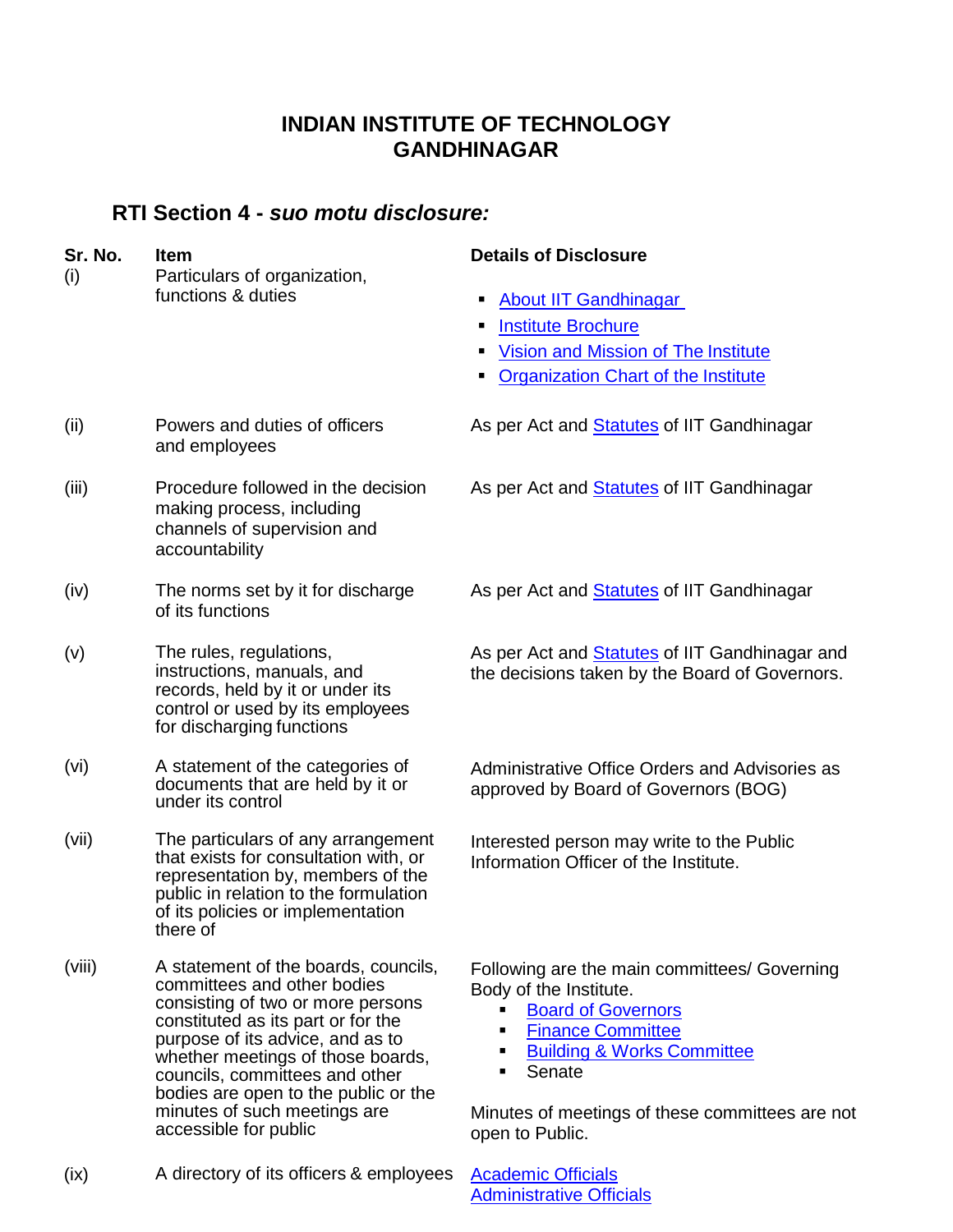- (x) The monthly remuneration received by each of its officers and employees, including the system of compensation as provided in its regulations
- (xi) The budget allocation to each Department indicating the particulars of all plans, proposed expenditure and reports on disbursements made
- (xii) The manner of execution of subsidy programmes, including the amount allocated and the details of beneficiaries of such programmes.

The [monthly remuneration](http://iitgn.ac.in/assets/pdfs/rti/Pay_Structure_of_IITGN_Employees.pdf) received by the faculty members, officers and employees of the Institute are as per the Government approved pay scales.

Compensation is extended as per Govt. of India rules/orders and decision of the BoG.

Government of India allocates the grant to the Institute. A detail of proposed expenditure and actual expenditure is maintained by Accounts Section of the Institute. It is available in the Annual Statements of Accounts of the Institute.

The details of subsidy provided to SC/ST students is as under:

- 1. Tuition fees exemption to all students of SC/ST irrespective of their parents/ guardian income.
- 2. A Merit-cum- Means Scholarships @ Rs.1000/- and a pocket allowance @ Rs. 250/- per month is given to those SC/ST students, whose parental income is up to Rs.4.00 lakh per annum.

For more info pl. [click here.](https://www.iitgn.ac.in/student-scholarships.htm)

Please see the Institute website

- (xiii) Particulars of recipients of concessions,- permits or authorizations granted by the Institute
- (xiv) Details in respect of the information, available to or held by it, reduced in an electronic form

(xv) The particulars of facilities available to citizens for obtaining information, including the working hours of a library working hours of a library or reading room, if maintained for public use

The Library of the Institute is primarily meant for the faculty, officers, students and the employees of the Institute. The library remains open 24 Hours a day.

Library is only for registered users (students, faculty & staff) and not general public use:

For more information about library pl [click here.](https://www.iitgn.ac.in/library.htm)

Public Information Officer:

For details [click here.](https://www.iitgn.ac.in/RTI/rti.htm)

- PI see website: [www.iitgn.ac.in](http://www.iitgn.ac.in/)
- (xvi) The names, designations and other particulars of the public information officers.
- (xvii) Such other information as may be prescribed